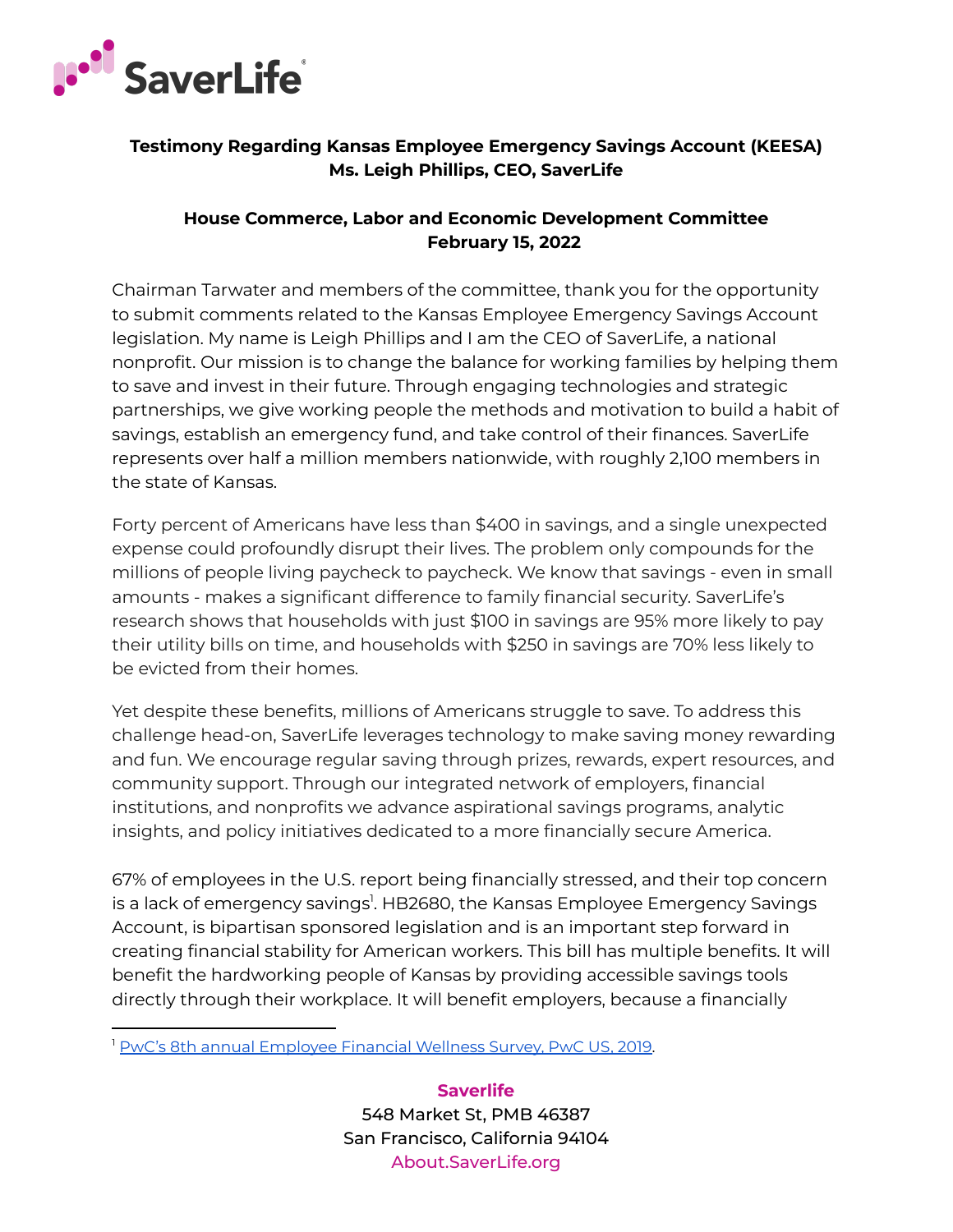

healthy workforce is a more productive workforce, and it will benefit the nation by serving as an example of how state governments can support businesses as they develop employer benefits designed for the 21st century workplace.

As we emerge from a challenging two years for employers and employees alike, it is vitally important that we use this opportunity to develop common sense, win-win solutions for both businesses and workers. As the economy rebounds, employers are facing challenges in recruiting and retaining a skilled workforce. Simultaneously, workers are looking to rebuild financial security for their families.

Small businesses, in particular, worry about hiring<sup>2</sup>, as they recover from the crushing effects of COVID-19 closures: in a recent survey, 50% of small businesses across the country said that *finding and retaining qualified employees is their primary concern* 3 . Adding emergency savings to employee benefit programs—like the proposed Kansas Employee Emergency Savings Account does—can help attract and retain workers in a way that is cost-effective and mutually beneficial. 4

SaverLife knows first-hand just how effective employer-based savings programs are at improving financial well-being for employees and creating a more stable workforce for employers. SaverLife partners with employers to provide our turnkey savings platform, which leverages prize-linked savings, gamification and behavioral science to encourage employees to develop a habit of savings while lowering stress and improving morale. We have worked with some of the country's largest employers, including Levi Strauss, KFC, and HCA Healthcare. These employers are leading the way by offering emergency savings programs to their employees and demonstrating a commitment to the financial health of their workers and their communities.

**Saverlife** 548 Market St, PMB 46387 San Francisco, California 94104 About.SaverLife.org

<sup>&</sup>lt;sup>2</sup> Allen, Mike. Jan. 24, 2022. "Small [businesses](https://www.axios.com/small-businesses-hiring-goldman-sachs-3f8861d9-2840-410b-bcdd-022369aebb29.html) see hiring as No. 1 worry". Axios.

<sup>&</sup>lt;sup>3</sup> Goldman Sachs Jan. 24, 2022. "Survey: Small [Businesses](https://www.goldmansachs.com/citizenship/10000-small-businesses/US/infographics/small-businesses-on-the-brink/index.html) on the Brink - New Survey Data Shows Omicron Hurting Main Street, Leading Small Business Owners to [Overwhelmingly](https://www.goldmansachs.com/citizenship/10000-small-businesses/US/infographics/small-businesses-on-the-brink/index.html) Support Congress Passing [Additional](https://www.goldmansachs.com/citizenship/10000-small-businesses/US/infographics/small-businesses-on-the-brink/index.html) Aid".

<sup>4</sup> Tergesen, Anne. August 27, 2021. "The New Employer Benefit: Matching [Emergency](https://www.wsj.com/articles/the-new-employer-benefit-matching-emergency-savings-11630065600) Savings". Wall Street Journal.